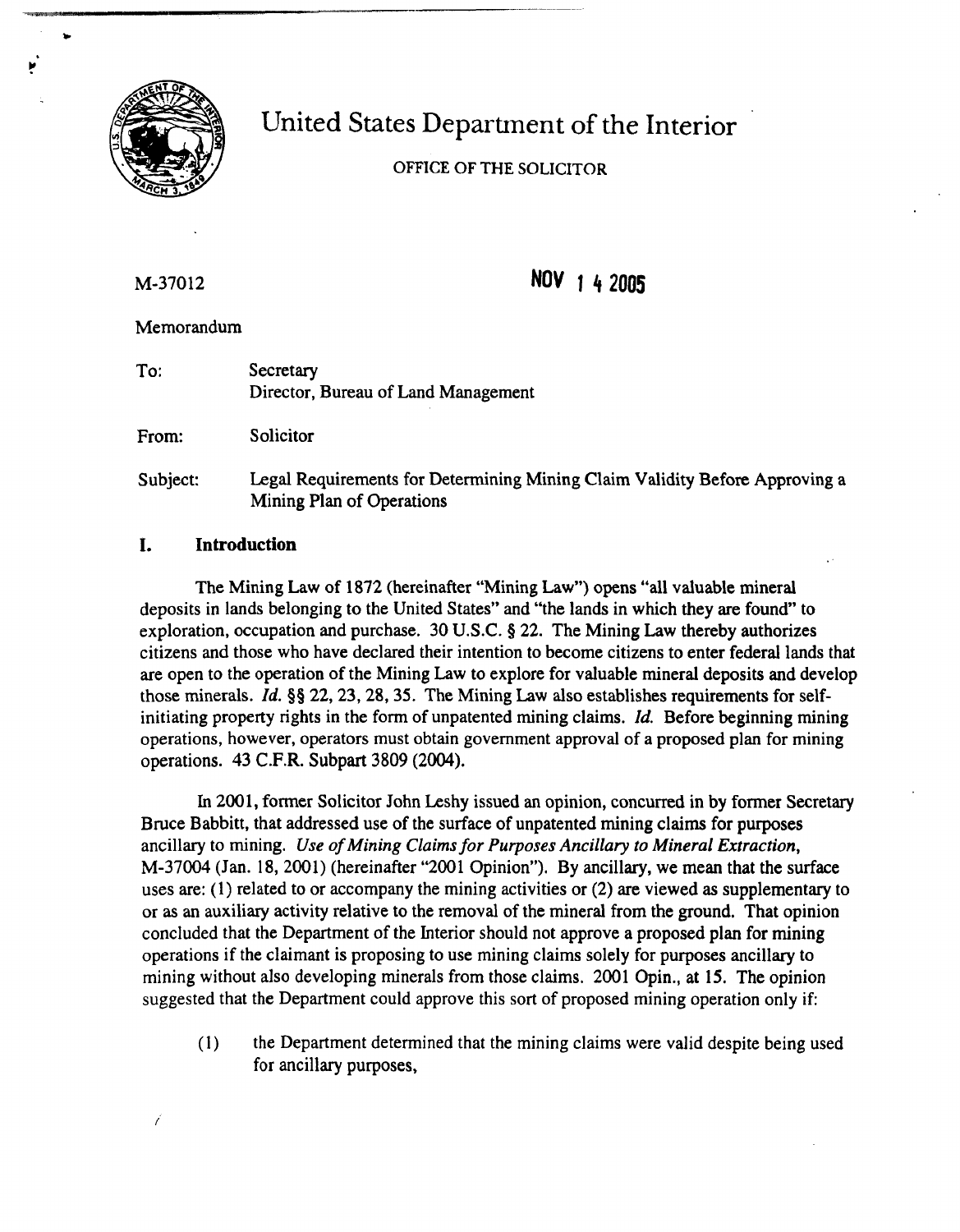- (2) the claimant relocated the mining claims being used for ancillary purposes **as** mill sites, or
- **(3)** the Department determined that the plan could be authorized **as** a matter of discretion under other applicable public land laws.

#### *Id.*

 $\mathbf{z}$ 

The 2001 Opinion was recently withdrawn by an opinion entitled Rescission of 2001 Ancillary Use Opinion, M-37011 (Nov. 14,2005). However, while the opinion was in effect, it was cited by some outside parties for the proposition that the Department must conduct a validity examination of all mining claims and mill sites included in a proposed mining plan of operations before it may approve the plan. Although the 2001 Opinion did not conclude that the Department was under such an obligation, it suggested that validity examinations might be required under certain circumstances where the claimant is proposing to use mining claims solely for purposes ancillary to mining without also developing minerals from those claims. 2001 Opin., at 15. Because this conclusion conflicts with current Departmental regulations, I have analyzed whether the Department is legally obligated to determine the validity of mining claims and mill sites before it may approve a plan of operations. Based on the analysis set out below, I conclude that, although the Department may determine claim validity at any time until a patent is issued, the Department is under no legal obligation to determine mining claim or mill site validity before approving a proposed plan of operations to explore for or develop minerals on lands open to the Mining Law's operation.

#### **11. No Law Requires a Claim Validity Determination Before Mine Plan Approval on Lands Open to the Operation of the Mining Law**

The Mining Law nowhere requires that the Secretary determine mining claim or mill site validity before allowing exploration or mineral development. See 30 **U.S.C.**\$8 22 et seq. In addition, none of the laws that have amended the Mining Law require validity determinations **before approving** mining **operations. For** example, nothing **in** the **SurfaceResources Act** of 1955 requires such a validity determination. Id. \$§ 611-614. The determination that is provided for in the Surface Resources Act decides whether mining claims located before 1955 can be found to be free from the surface rights restrictions imposed by the Act. *Id.*  $§ 613(a)$ . This *surface rights* determination does not require that the Department determine *claim validity*. Rather, it merely requires that the Department investigate whether a pre-1955 claimant was "in actual possession of or engaged in the working of such lands" at the time of the law's enactment to be free of its effects.

Likewise, nothing in the Federal Land Policy and Management Act ("FLPMA") requires a validity determination before a mine plan approval. Only four provisions of FLPMA amend the Mining Law. 43 U.S.C. § 1732(b). None of the four provisions require that the Secretary determine mining claim or mill site validity before approving a plan of operations. Congress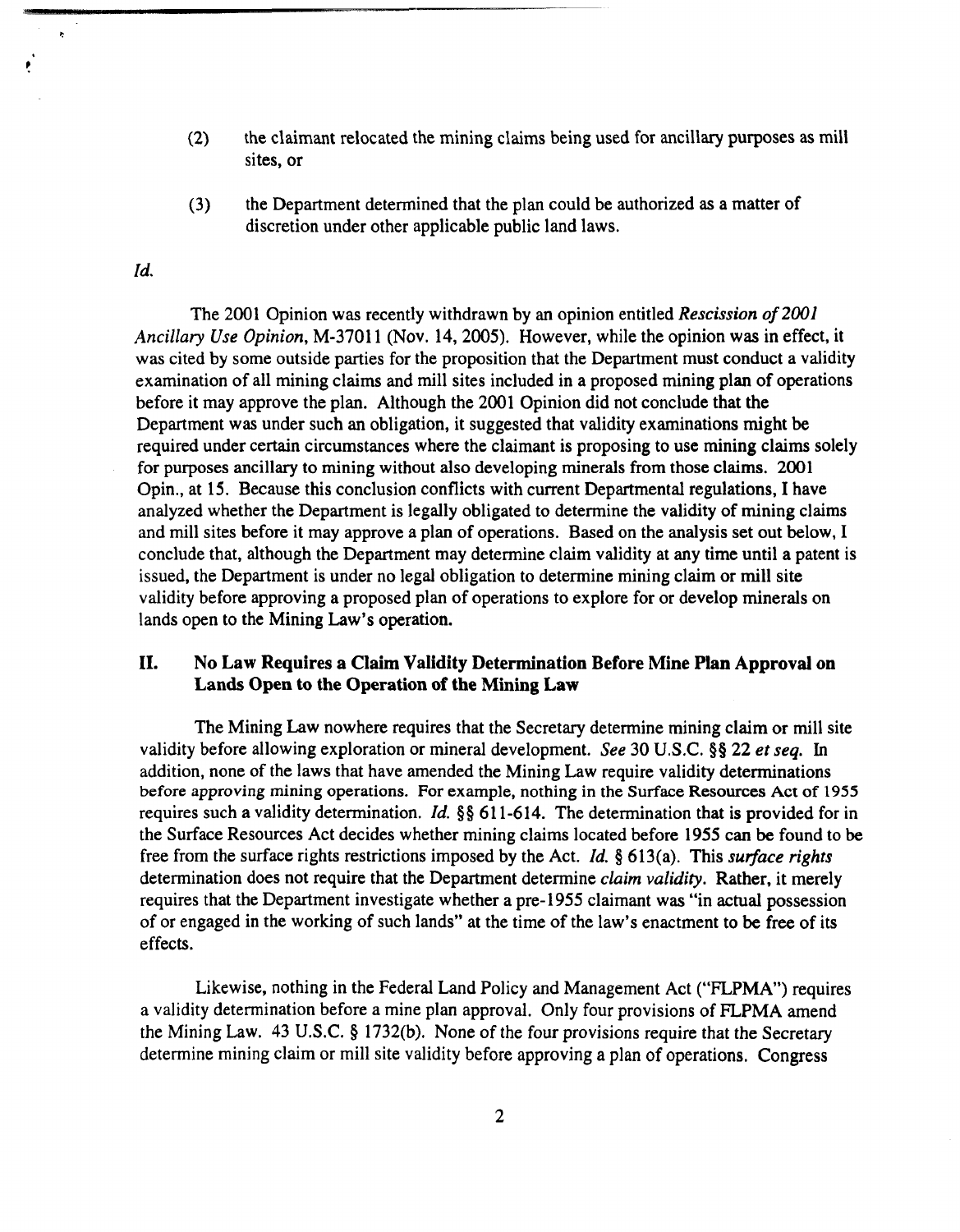expressly provided that no other provision of FLPMA "shall in any way amend the Mining Law of 1872 or impair the rights of any locators or claims under that Act, including, but not limited to, rights of ingress and egress." 43 U.S.C. \$ 1732(b). As a result, no Departmental regulations require validity determinations before approving a mine plan on open lands.' Rather, the Department's current surface management regulations require validity determinations before approving a plan of operations *only* if the lands are *withdrawn* from appropriation under the Mining Law. See 43 **CFR 5** 3809.100 (2004).~

 $\bar{\mathbf{z}}$ 

Decisions of the Department and the U.S. Forest Service recognize that no law requires that the Secretary determine mining claim or mill site validity before approving a plan of operations on lands open to entry under the Mining Law (hereinafter "open lands"). W. Shoshone Def. Project, 160 IBLA 32, 57 (2003) ("while [the Bureau of Land Management ("BLM")] always possesses the authority to investigate the validity of unpatented mining claims, it is not required to do so, nor should it suspend consideration of a plan of operations even when it decides to conduct a validity examination of the affected claims to determine whether to initiate a contest."); see also Cottonwood Res. Council, App. No. 02-01-00-0004 (Forest Serv. **Dec.** 21, 2001) ("Except in special circumstances where the Forest Service may need to establish clear

<sup>2</sup> The Department's regulations also disallow mining claimants from beginning mining operations for minerals that may be "common variety" minerals until after BLM has determined that the minerals are an uncommon variety. 43 **C.F.R.**\$ 3809.101 (2004). The inquiry involved in a common variety determination, like the surface rights determination under the Surface Resources Act, is not a validity determination. Common variety determinations consider only the nature of the mineral deposit, including whether the mineral has some property giving it distinct and special value, to determine whether the mineral at issue is locatable. United States **v.**  McClarty, 17 IBLA 20 (1974). By contrast, a validity determination considers primarily whether there is a reasonable expectation of success in developing a paying mine. In re Pac. Coast Molybdenum Co., 75 IBLA 16, 28-30 (1983). If a mining claimant has discovered a deposit of an uncommon variety mineral, or any locatable mineral for that matter, the claim may still be found to be invalid if the deposit is not economically viable.

<sup>&</sup>lt;sup>1</sup> Nevertheless, the BLM has unconstrained discretion to initiate a mining claim validity examination at any time before a patent is issued. Cameron v. United States, 252 **U.S.**450,460 (1920) ("so long as the legal title remains in the government it does have power, after proper notice and upon adequate hearing, to determine whether the claim is valid and, if it be found invalid, to declare it null and void"); Freese v. United States, 639 F.2d 754,757 n. **1** (Ct. C1. 1981) ("The United States has the power under the mining laws to initiate a contest of the validity of unpatented mining locations."). Because the government has discretionary power but no legal obligation to determine claim validity on open lands, neither the claimant nor any third party can compel BLM to determine claim validity as a condition of mine plan approval. See Southwest Res. Council, 94 Interior Dec. 56,67 (1987) (concluding that application of FLPMA's "unnecessary or undue degradation" standard presumes the validity of the use).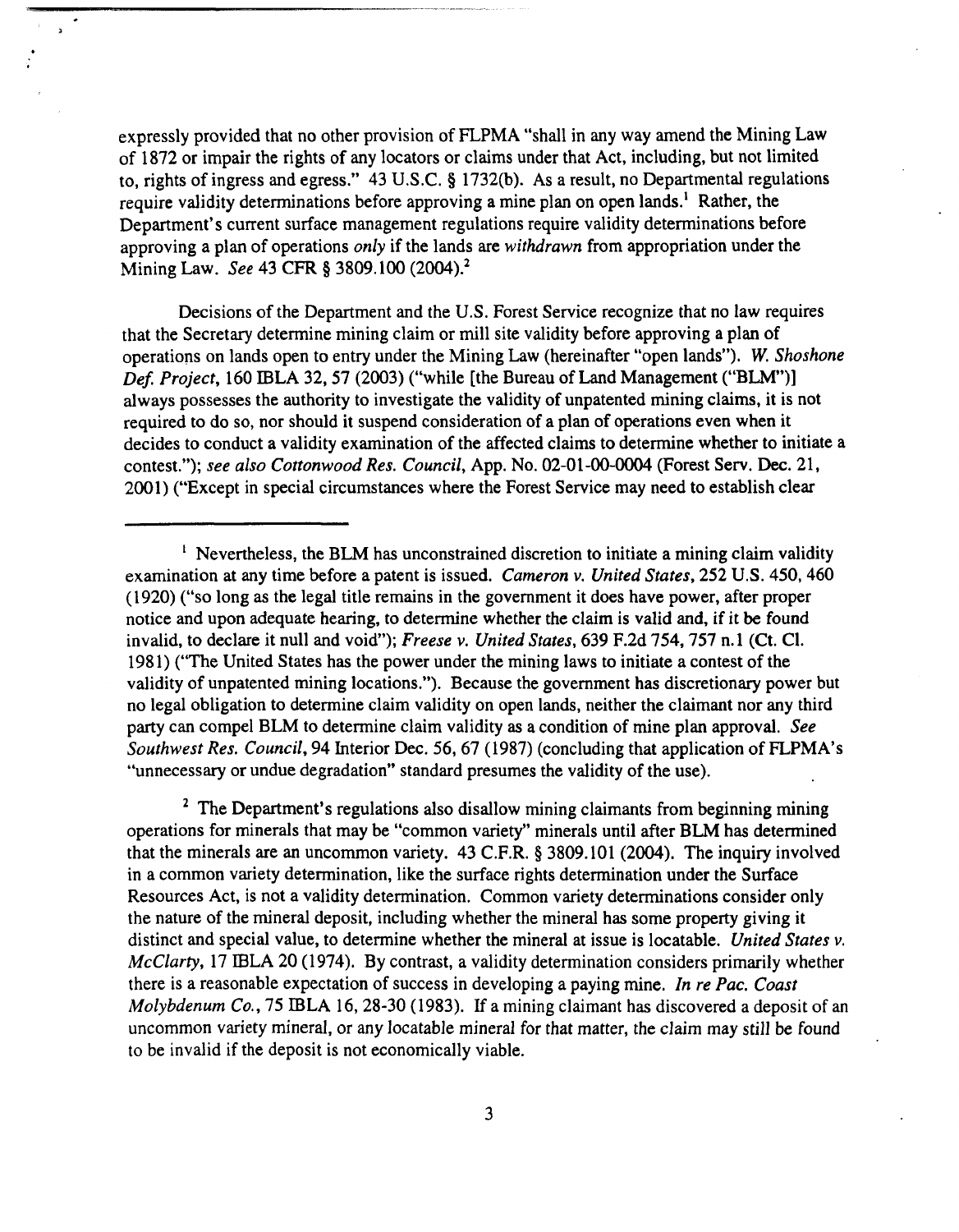title to the lands involved (e.g., in wilderness areas and other withdrawn areas, in land adjustment cases where the lands are segregated, or in mineral patent applications), there is no legal requirement or land management need for the Forest Service to conduct validity determinations on unpatented mining claims.").

 $\ddot{ }$ 

In practice, the Department has determined the validity of only a very small percentage'of the hundreds of thousands of unpatented mining claims and mill sites on the public lands.3 This is because the Mining Law allows citizens to enter the public lands and locate mining claims and mill sites without pre-approval from the government. The Department is not involved in a mining claimant's decision to locate a mining claim or mill site. As a result, the Department simply does not know and, as shown above, need not know, whether these mining claims and mill sites are valid before approving a proposed plan for exploration or mining operations on open lands.

In summary, because no law requires that the Secretary determine mining claim or mill site validity before approving a mine plan on open lands, the Department is under no legal obligation to do so.4

## **111.**  A Claim Validity Determination is Required Before Mine Plan Approval on Withdrawn Lands

When lands are withdrawn from entry under the Mining Law, the Mining Law's authorization for citizens to explore for and develop minerals on those public lands terminates. Id. *5* 1714; United States v. Snyder, 72 Interior Dec. 223 (1965); see also United States v. Boucher, 147 IBLA 236, 243 (1999) ("'Where the Government subsequently withdraws the land from mineral entry and location, permission to prospect is thereby revoked and only claims then supported by a discovery are protected from the withdrawal."') (quoting United States v. Niece, 77 IBLA 205,207 (1983)). As a result, it is not lawful for the Department to approve a plan of operations for mining activities on withdrawn lands unless and until it determines the validity of the pre-existing claims and mill sites proposed to be used for those operations. In the case of mining claims, the Department must verify whether the claimant has located a valid mining claim, including whether the claimant has discovered a valuable mineral deposit as of the withdrawal date, before approving a plan of operations because only claims perfected before the withdrawal establish a valid existing property interest. Freese v. United States, 639 F.2d 754,

 $3$  See Mark Squillace, The Enduring Vitality of the General Mining Law of 1872, 18 Envtl. L. Rep. 10,261, 10,266 (1988) (stating that the government rarely considers the validity of an unpatented mining claim).

<sup>&</sup>lt;sup>4</sup> To the extent the 2001 Opinion implied anything other than this conclusion, the implication can only be characterized as policy advice that has been withdrawn, as previously mentioned.